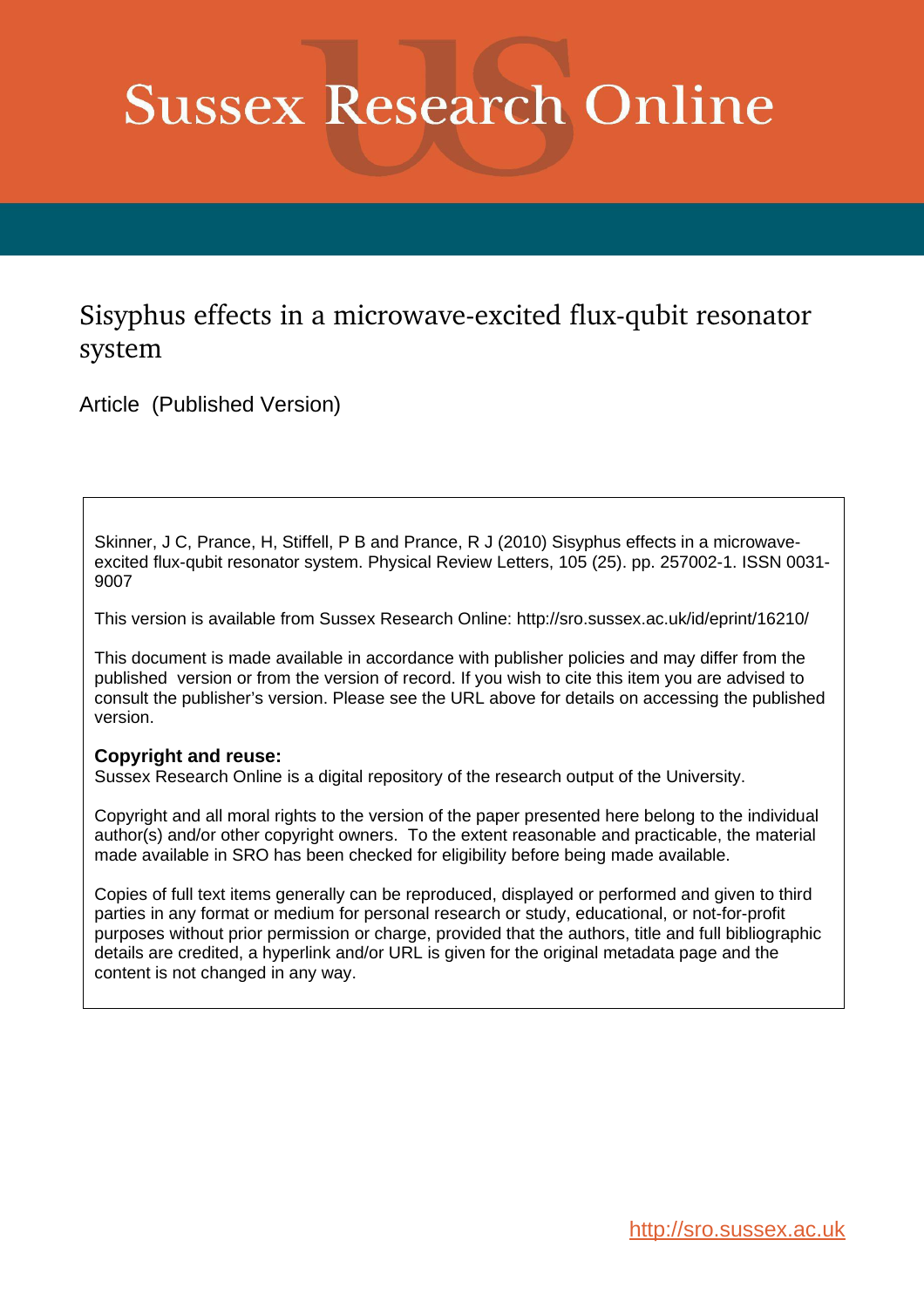## Sisyphus Effects in a Microwave-Excited Flux-Qubit Resonator System

J. C. Skinner[,\\*](#page-4-0) H. Prance, P. B. Stiffell, and R. J. Prance

<span id="page-1-1"></span>Centre for Physical Electronics and Quantum Technology, School of Engineering and Design, University of Sussex,

Brighton, East Sussex BN1 9QT, United Kingdom

(Received 21 April 2010; published 14 December 2010)

Sisyphus amplification, familiar from quantum optics, has recently been reported as a mechanism to explain the enhanced quality factor of a classical resonant (tank) circuit coupled to a superconducting flux qubit. Here we present data from a coupled system, comprising a quantum mechanical rf SQUID (flux qubit) reactively monitored by an ultrahigh quality factor noise driven rf resonator and excited by microwaves. The system exhibits enhancement of the tank-circuit resonance, bringing it significantly closer (within 1%) to the lasing limit, than previously reported results.

DOI: [10.1103/PhysRevLett.105.257002](http://dx.doi.org/10.1103/PhysRevLett.105.257002) PACS numbers: 85.25.Dq, 03.67.Lx, 42.50.Hz, 74.50.+r

Superconducting qubits can be designed in a range of configurations, whereby various degrees of freedom are chosen to create a two level quantum system. The flux qubit is currently under investigation for its suitability as a quantum device [\[1,](#page-4-1)[2](#page-4-2)]. One implementation of a flux qubit is based on the familiar, single Josephson weak link, rf SQUID (radio frequency superconducting quantum inteference device). In this case, external control of the weak link parameters allows the damping of the rf SQUID to be tuned so as to access the regime where the external flux dependent potential comprises a double well with just a few energy levels. Typically the lowest two levels are flux localized eigenstates of the system, characterized by macroscopic screening currents which are well spaced from the next highest, unlocalised levels [\[3](#page-4-3)] The current flips direction as the flux contained within the ring  $(\Phi_x)$  passes the degeneracy point for  $\Phi_x = (\frac{1}{2} + n)\Phi_0$ , where  $\Phi_0 = (h/2e)$ is the flux quantum. It has been shown that a powerful mechanism for reading out the state of an rf SQUID qubit is through reactive monitoring, by inductively coupling the ring to a lumped component rf resonator (tank-circuit) [[2](#page-4-2)[–5\]](#page-4-4)

It has recently been proposed that for a coupled SQUIDtank-circuit system, excited by microwaves, so called Sisyphus damping and amplification of the tank-circuit energy can result [[6](#page-4-5)]. The Sisyphus mechanism was first discussed in relation to atom optics [[7](#page-4-6)], adding further support for the analogies between superconducting circuits and established atomic, molecular and optical phenomena [\[8,](#page-4-7)[9](#page-4-8)]. The mechanism involves the tank-circuit oscillation driving an adiabatic modulation of the qubit energy around a given dc flux bias point, which causes the level separation of the ground and first excited states of the qubit to modulate accordingly. For such an adiabatic modulation of the SQUID, the tank-circuit does either positive or negative work, depending on the slope of the energy band and the evolution caused by the rf excursions [[6](#page-4-5)]. If the qubit remains in the same energy state, then the net work per rf cycle will average to zero. However, at specific points in total external flux bias, the gap between the lowest two energy levels will allow applied microwave photons to excite the qubit from the ground state. At some time later, depending on the coupling of the qubit to its environment, the system will relax back to its ground state. It can be shown that for particular values of external flux bias and microwave frequency (energy), these transitions between energy levels will lead to an asymmetrical work function for the tank circuit over the period of oscillation.

When the qubit is blue detuned in dc flux bias away from the microwave transition point, the tank circuit experiences a net energy gain (warming) over the rf period. The additional energy relates to the difference between the energy of the microwaves used to transition the SQUID to an excited state and that associated with the spontaneous relaxation back to the ground state. This is a direct consequence of modulation of the level separation by the rf bias and means that, for the case of a red detuned qubit, the difference results in a net loss to the tank circuit and hence a cooling effect.

Advanced cooling of atoms and optical systems is well developed, but the results presented here and previously [\[6\]](#page-4-5) show that heating and cooling has been achieved with a macroscopic ensemble of condensed particles, with an associated classically measured effect. The implications of the work are significant as a specialised technique for temperature control of macroscopic quantum systems using classically defined voltages and currents. For example, a similar charge based qubit has been used to create a superconducting micro-maser [[10](#page-4-9)].

<span id="page-1-0"></span>The Sisyphus effect in a coupled rf SQUID-tank-circuit system can be modeled as an effective bath coupled to the tank circuit with a quality factor  $Q_{\text{Sis}}$ , which satisfies the equation [\[6\]](#page-4-5):

$$
\frac{1}{Q_{\text{tank}}} = \frac{1}{Q_0} + \frac{1}{Q_{\text{Sis}}} \tag{1}
$$

Where  $Q_0$  is the intrinsic (coupled) tank-circuit resonance quality factor and  $Q<sub>tank</sub>$  is the quality factor of the tank-circuit resonance under Sisyphus damping or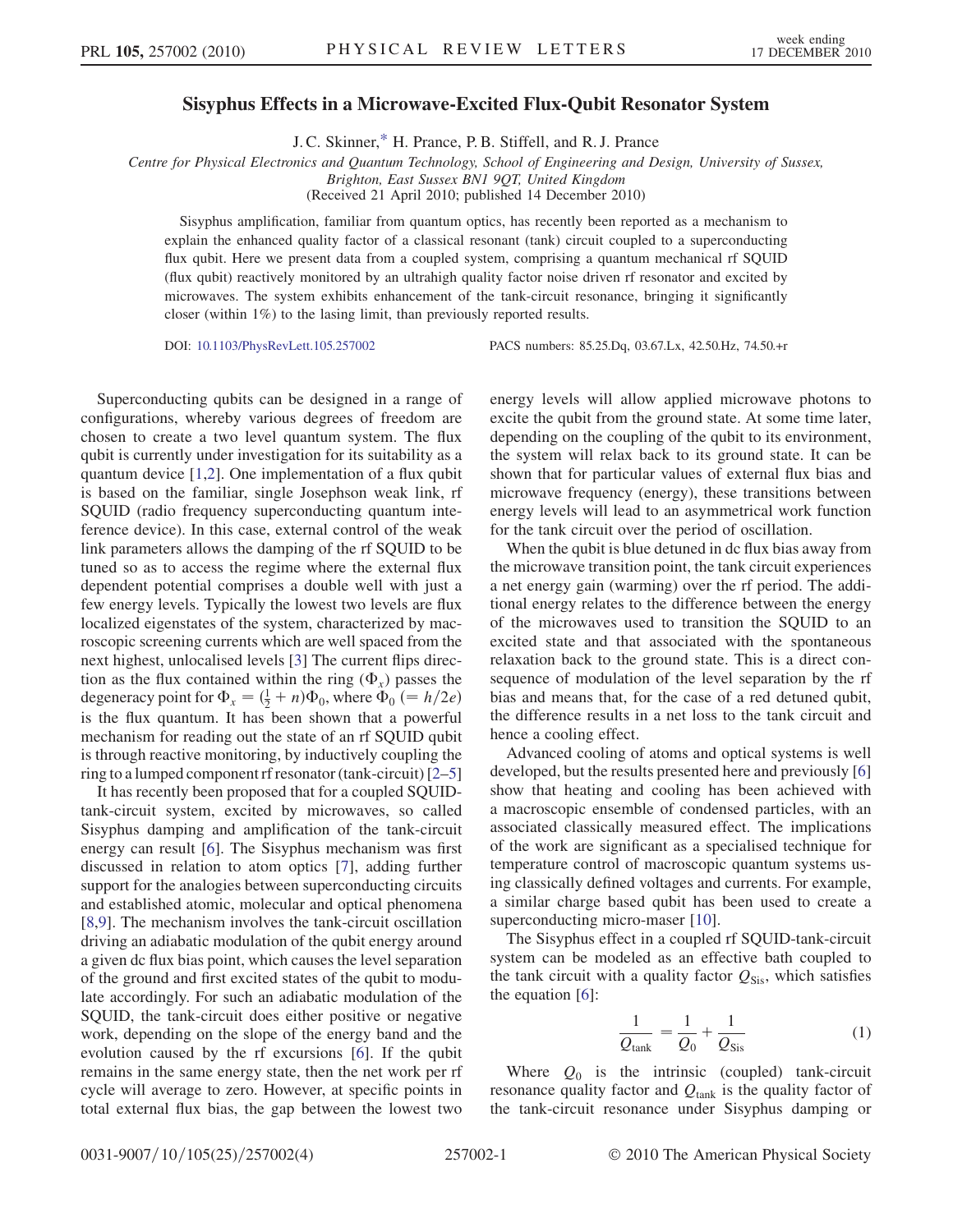amplification conditions.  $Q_{\text{Sis}}$  can take positive or negative values and is a modeled parameter, not a physical quantity. Positive values of  $|Q_{\text{Sis}}|$  give rise to tank-circuit Q damping and negative values to amplification. In the latter case, as  $|Q_{\text{Sis}}|$  approaches  $Q_0$  from above the observed tank-circuit quality factor,  $Q<sub>tank</sub>$ , increases asymptotically towards infinity at  $|Q_{\text{Sis}}| = Q_0$ , the lasing instability. In practice, this regime is more likely to be observed in resonant systems with the highest intrinsic quality factors, such as nanomechanical resonators [\[6](#page-4-5)]. We report here observation of highly efficient lasing using an ultrahigh-Q lumped component tank-circuit.

By selecting the SQUID ring loop inductance  $(\Lambda)$ , the weak link capacitance( $C_q$ ) and the environmental temperature of the system  $(T)$ , it is possible to configure the fluxqubit ground state to be well separated from the higher excited states of the qubit, such that excitations from the ground state have a very low probability. This is formalised by  $k_B T \ll \hbar \omega_s$ , where  $k_B$  is Boltzmann's constant,  $\omega_s$  is the level separation in radian frequency units and  $\hbar$  is the modified Plank constant. Figure [1](#page-2-0) shows the computed, uncoupled SQUID energy levels for the point contact device considered in this paper.

It has previously been shown that it is possible to excite the qubit from the ground state by means of a multiphoton process [[11](#page-4-10)[,12\]](#page-4-11), as well as with single photons. The Sisyphus mechanism considered here is applicable in both cases and it is therefore to be expected that complex patterns of warming and cooling will exist in the response of such systems with  $\omega_m \ll \omega_s$  under microwave irradiation at a frequency  $\omega_m$ . Key factors in determining whether the effect is observed include the underlying flux dependent energy band structure of the SQUID, the possible

<span id="page-2-0"></span>

excitation trajectories across that flux space for a given microwave energy (frequency) and the available dissipation modes and associated dissipation rates. What is important is that both a pumping from the ground state and a subsequent relaxation occur with a net gain or loss of energy to the tank circuit.

Experimentally the truly macroscopic quantum device can be controlled and probed by a number of different techniques. Inductively coupled dc SQUID magnetometers [\[1,](#page-4-1)[13\]](#page-4-12), SQUID bifurcation amplifiers [[14](#page-4-13)], directly connected Josephson junctions [\[15](#page-4-14)] and inductively coupled resonant circuits [[16](#page-4-15)[,17\]](#page-4-16) all find application in the monitoring of SQUID based qubits. Quantum-non-demolition measurements, are also becoming a subject of interest [[18\]](#page-4-17).

Inductive coupling of a (linear) tank circuit to the qubit was used to obtain the results in this paper and has been used previously to reveal features of the dynamical behavior of rf SQUID systems, including the underlying ground state energy of the system [[19](#page-4-18)]. Recently the same method has seen renewed interest in the field of qubit measurement, being termed the ''impedance measurement technique'' (IMT) [[2\]](#page-4-2). Our system has also been used to study very different behavior for SQUIDs configured in the hysteretic regimen, where highly nonlinear dynamics [[20](#page-4-19)] have been observed.

A two-hole Zimmermann type SQUID ring topology was used [\[21\]](#page-4-20), with an open loop ring inductance,  $\Lambda \approx$ 30 nH [[16\]](#page-4-15). The weak link capacitance is in the region of  $10^{-16}$  F [\[22\]](#page-4-21). By careful design of the tank circuit, we can perform very high fidelity measurements on the rf SQUID qubit without introducing excessive decoherence. Extensive shielding was employed, including primary and secondary superconducting screening around the 4.2 K SQUID, mu-metal shielding around the cryostat and enclosure of the entire experiment within a Faraday cage.

Figure [2](#page-2-1) shows a simplified schematic of the experimental setup. The LC tank circuit has a capacitance of  $C_T = 330$  pF and an inductance  $L_T \approx 146$  nH, giving an oscillation frequency of  $\approx 20$  MHz. The losses in the bare

<span id="page-2-1"></span>

FIG. 1. The first five energy levels of the SQUID under investigation, computed by fitting the coupled tank-circuit frequency shift, measured with the SQUID in its ground state and using the measured SQUID inductance [[5,](#page-4-4)[19\]](#page-4-18). At the half integer bias  $(0.5\Phi_0)$  the gap between the ground and first excited state is around 240 GHz.

FIG. 2. Circuit diagram showing the rf SQUID coupled to a dc bias coil, a helical microwave antenna and a 20 MHz tank circuit. The incoming signals are attenuated for improved noise performance and the tank-circuit output is amplified at 4.2 K. The tank circuit is undriven (see text).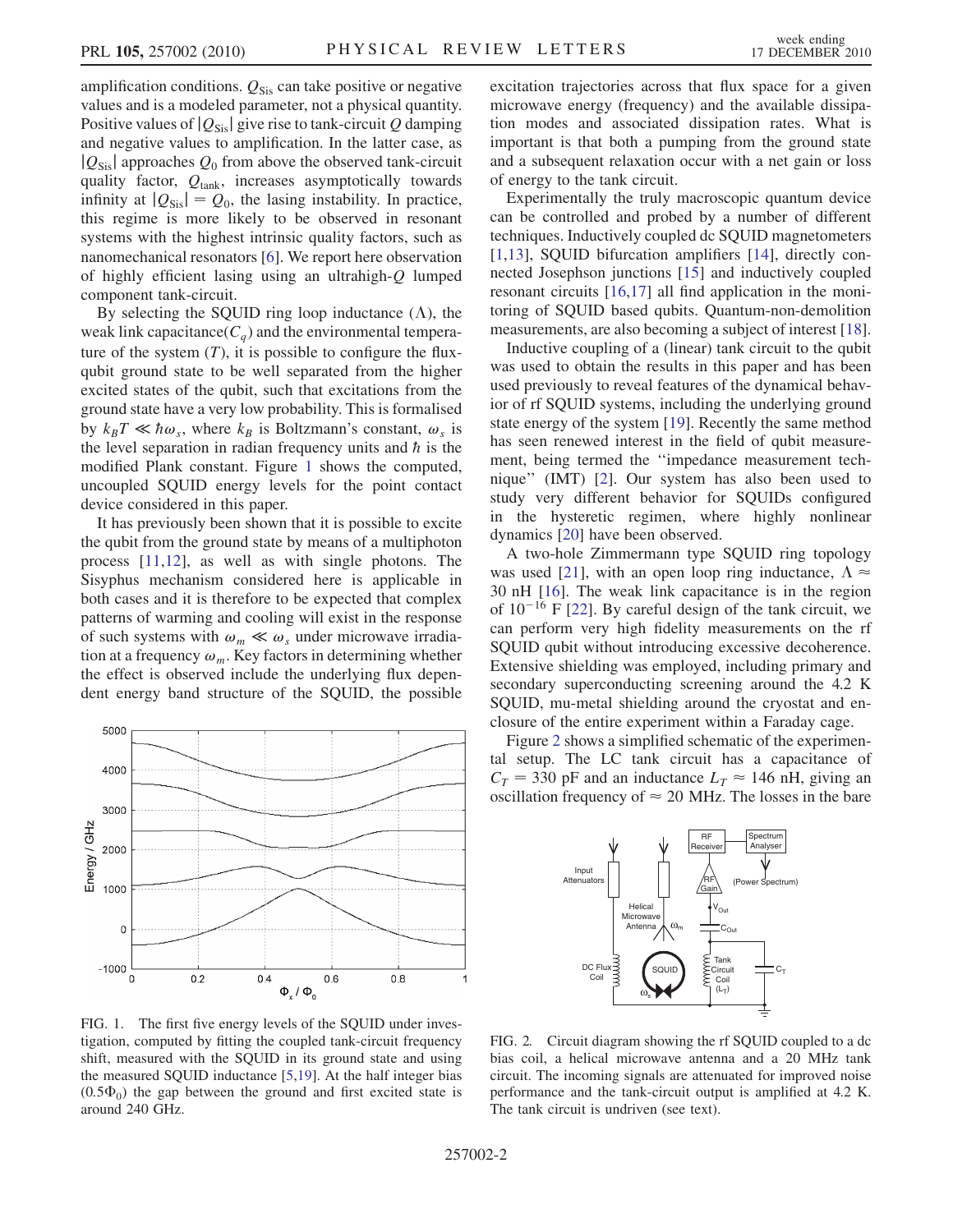tank circuit have been designed to be minimum, such that a quality factor at resonance  $(Q_0)$ , has been measured exceeding 9000 when uncoupled to the SQUID ring. The ultrahigh- $Q$  of the system allows us to observe the undriven tank-circuit resonance above the noise present in the 4.2 K environment. A mutual inductance (M) between the (resonant) tank circuit  $(L_T)$  and the SQUID loop  $(\Lambda)$ defines their interaction energy, which is usually considered in terms of a dimensionless coupling parameter,  $k^2 =$  $M^2/L_T\Lambda$  ( = 0.92 × 10<sup>-3</sup> for the experiments described here). Two further coils were inductively coupled to the SQUID, a helical coil to deliver the microwave excitation signal ( $\omega_m$ ) and a solenoid for dc flux biasing of the ring.

In the experiments described here we consider the effect of exciting a macroscopic SQUID-tank system with microwaves, where the driving frequency,  $\omega_m/2\pi$ , is around 6.7 GHz. Our experimental evidence shows that this frequency allows good coupling between the microwave source and the SQUID, but as a subsequent paper will show, many frequencies around this value and also across a much wider range show similar effects, indeed we have observed instances of tank-circuit amplification and cooling at frequencies up to 40 GHz.

Figure [3](#page-3-0) shows the spectral response of the system under three conditions. Trace (a) shows the noise driven resonance without microwaves applied and flux biased furthest away from degeneracy, i.e., at  $n\Phi_0$  (*n* integer). The resonance is clearly visible 8 dB over the background and with a quality factor of  $Q_0 = 4240$ . As the dc bias signal is changed to position the ring at the degeneracy point, where the flux threading the ring is  $(\frac{1}{2} + n)\Phi_0$ , trace (b) shows the resonance above the noise floor. The amplitude and quality

<span id="page-3-0"></span>

FIG. 3. The spectral responses of the noise driven tank circuit shown for  $\Phi_x = n\Phi_0$  (a) and  $\Phi_x = (\frac{1}{2} + n)\Phi_0$  (b) between these extremes of operation the frequency shift is 60 KHz and the amplitude drops by about 4 dB. Trace (c) shows the effect of applying microwaves at a frequency of 6.173 GHz with an intermediate bias in dc flux causing the Sisyphus cycle to become manifest.

factor has reduced and there has been a shift in the frequency by around  $-60$  kHz. This is typical behavior around the degenerate region and should not be confused with the Sisyphus effect.

Trace (c) in Fig. [3](#page-3-0) shows the effect of applying 6.17 GHz and  $-61$  dBm (at room temperature) microwave excitation to the system and selecting dc flux biasing to blue detune the qubit, configuring conditions conducive to give Sisyphus amplification of the tank-circuit resonance. We see that the peak level of the resonance is now amplified 24 dB above the integer bias level without microwaves and that the quality factor of the resonance has increased markedly. It is of note that there is now an asymmetry in the resonance, which is here strongly driven by the SQUID ring. This is consistent with the results of previous experiments, where nonlinearity and bifurcations of the resonance under strong driving conditions have been documented [[23](#page-4-22)].

In Fig. [4](#page-3-1) we show data for a similar experimental configuration. The y axis encompasses a full period in static dc bias and the range of applied microwave voltages are plotted on the x axis. The microwave input frequency is fixed at 6.72 GHz in this data set, but many similar plots have been generated for different frequencies. The color scale represents the tank-circuit output, as measured by the spectrum analyzer. The white regions correspond to an unmodified tank-circuit amplitude. This is the level seen with no applied microwaves and for a dc bias of  $n\Phi_0$ . At around 450  $\mu$ V the power detected deviates markedly from the unmodified regions shown as white. The red regions show an increase in the detected power at room temperature, representing amplification of the tank-circuit quality factor and the blue regions show damping. The modest level of cooling is attributed to the lack of available dynamic range in the damping regime, where the underlying noise floor of the system presents a lower threshold.

<span id="page-3-1"></span>

FIG. 4 (color). Color scale plot of the tank-circuit amplification over a range of dc bias settings on the vertical scale and applied microwave voltage on the horizontal axis. It can be seen that amplification and damping of the tank-circuit resonance occurs at distinct regions in the plot. A microwave frequency of 6.72 GHz was used.